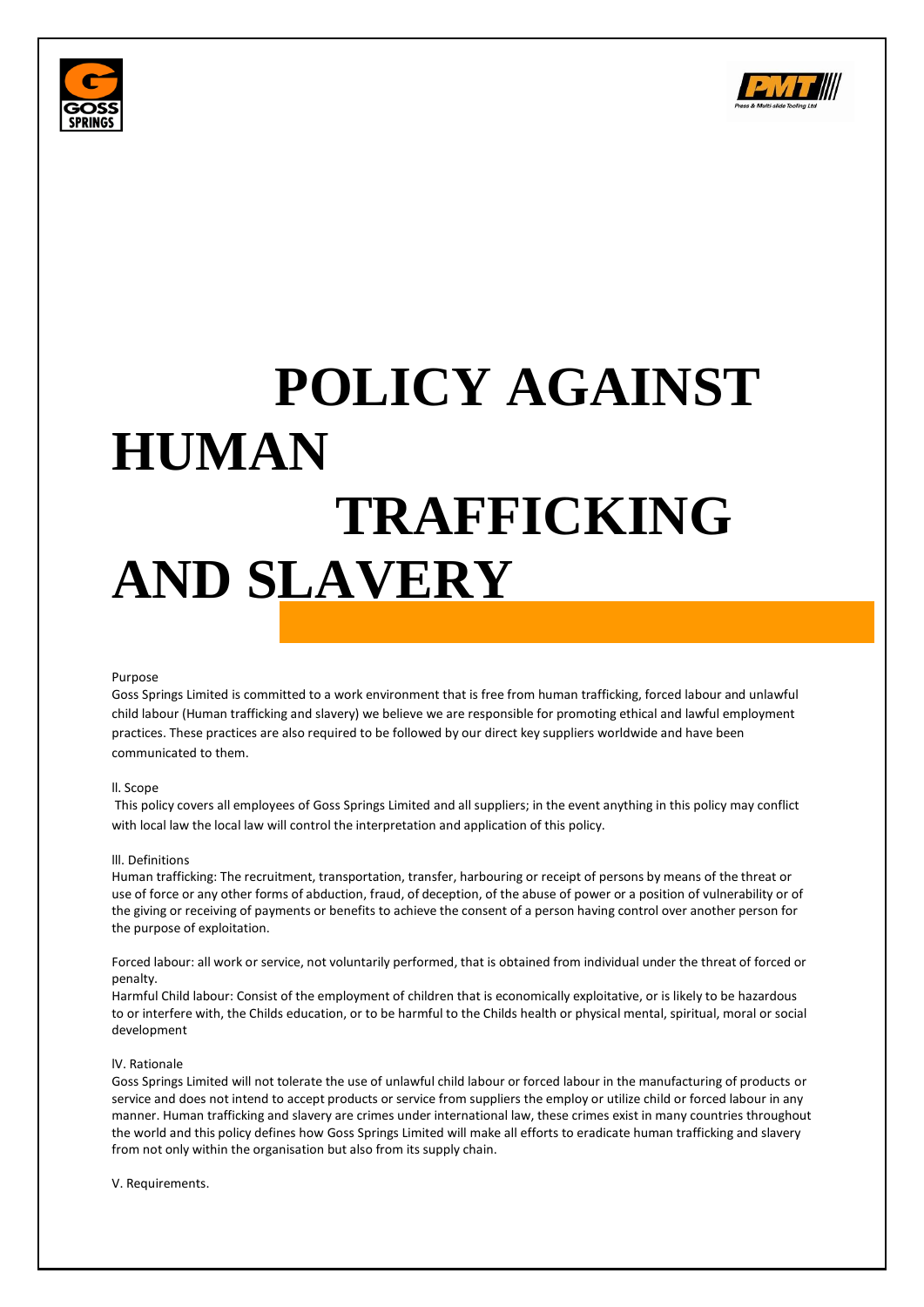



Goss Springs Limited expects its suppliers to conduct business with honesty, integrity and adhere to the following standards>

- 1. Will not use forced or compulsory labour,i.e., any work or service that a worker performs involuntarily under threat of penalty.
- 2. Will ensure the overall terms of employment are voluntary.
- 3. Will comply will minimum age requirements prescribed by applicable law.
- 4. Will compensate its workers with wages and benefits that meet or exceed the legal requirements.
- 5. Will comply with applicable law concerning maximum hours of work
- 6. Will provide a safe and healthy working environment.(Including any company provided living quarters)
- 7. Will encourage diverse workplace and provide a workplace that is free from discrimination, harassment and any other form of abuse.

# Vl. Certification.

By their acceptance of any purchase orders from Goss Springs Limited all suppliers acknowledge and certify their compliance and principles and requirements of this policy and suppliers should be able to demonstrate compliance at the request of Goss Springs Limited and ensure this policy or their own policy is cascaded down to sub tear suppliers

 $\sim 0$  deg

Mr N Goss – Managing Director Mr D Goss – Managing Director

January 2018

(QUAL047 ISS 8)